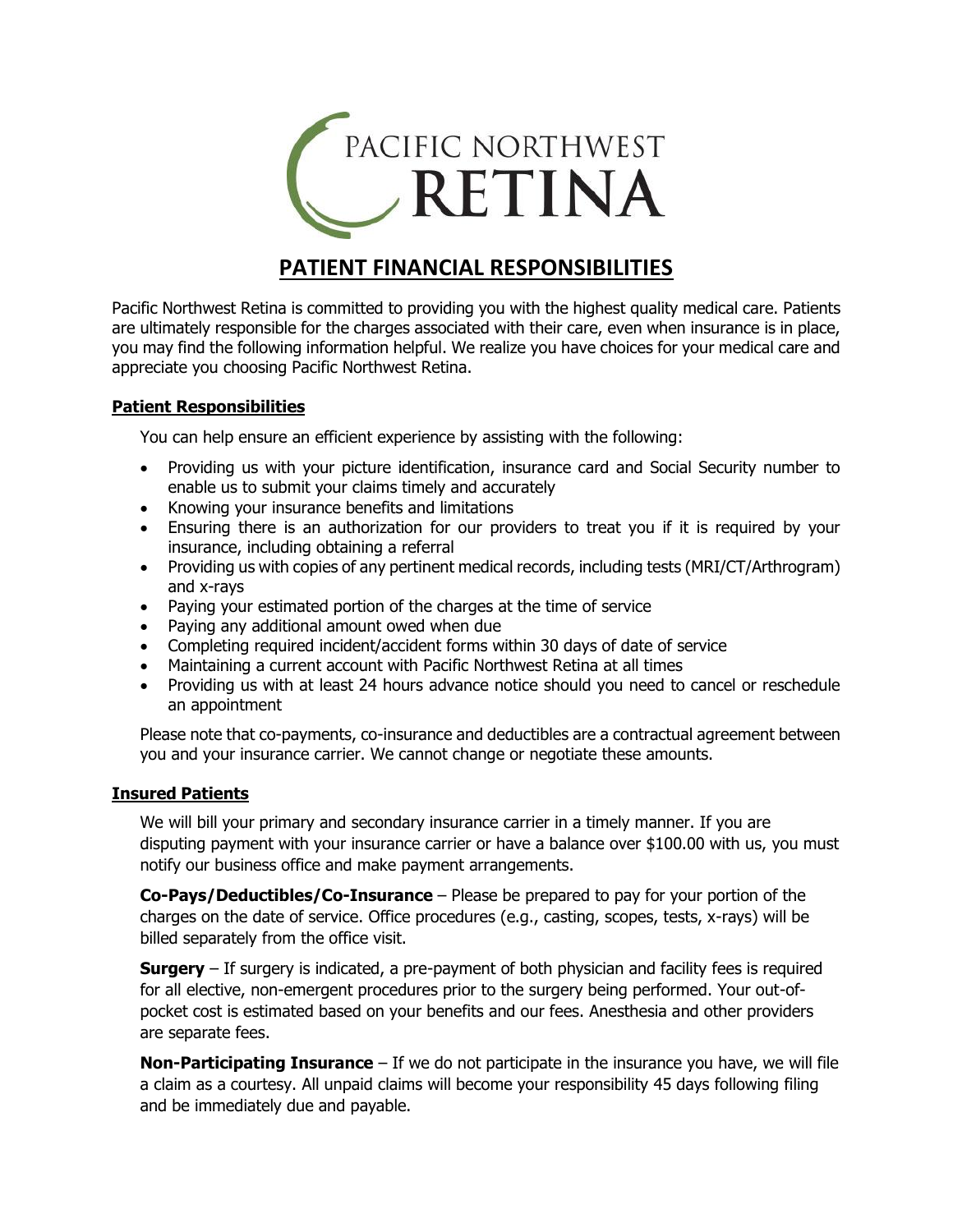## **Uninsured Patients**

**Office Visits** – A \$352 deposit is required prior to the appointment. If visits and services are paid in full at the time of service, we offer a 20% discount (see exclusions below). Office procedures (e.g., casting, scopes, tests, x-rays) will be billed separately from the office visit.

**Surgery** – For uninsured patients having surgery, we offer a 20% discount when charges are paid before or on the day of service (see exclusions below).

**Exclusions** – The discounts referenced above do not apply in cases of cosmetic procedures, motor vehicle accidents, third party insurance claims or in other cases when the patient may be reimbursed in full.

Private pay patients who receive retroactive Medicaid coverage need to immediately notify our business office.

## **Motor Vehicle Accidents (MVA) Insured and Third Party Patients**

We do not extend discounts for MVA-insured accidents, third party insurance claims or in other cases when patients may be reimbursed in full. We will bill the MVA insurance carrier one time. The bill becomes your responsibility if not paid by the carrier in 30 days. We regret that we are not in a position to confer with attorneys or defer payment obligations while a case settles. If your personal injury protection benefit on your MVA policy is exhausted, we will bill your private insurance at your request provided we are furnished the necessary information at the date of service.

#### **Workers' Compensation**

If your visit is work-related, we will need the case number and carrier name prior to your visit in order to bill the workers' compensation insurance carrier. If your workers' compensation claim is not yet accepted and you have no other insurance, we require a \$200 deposit that will be refunded after the claim has been opened.

#### **Other Charges**

**No Show** – Please provide us with at least 24 hours advance notice if you need to cancel or reschedule an appointment. We may charge a fee for missed appointments.

Please provide us with at least 48 hours advance notice if you need to cancel or reschedule an appointment and an interpreter has been scheduled. Otherwise, you may be charged for the interpreter.

**Forms** – There may be a charge associated with our completion of some forms. We require payment of the charge before returning the completed form to you. A signed Release of Information may also be necessary. Please allow five business days for us to complete forms.